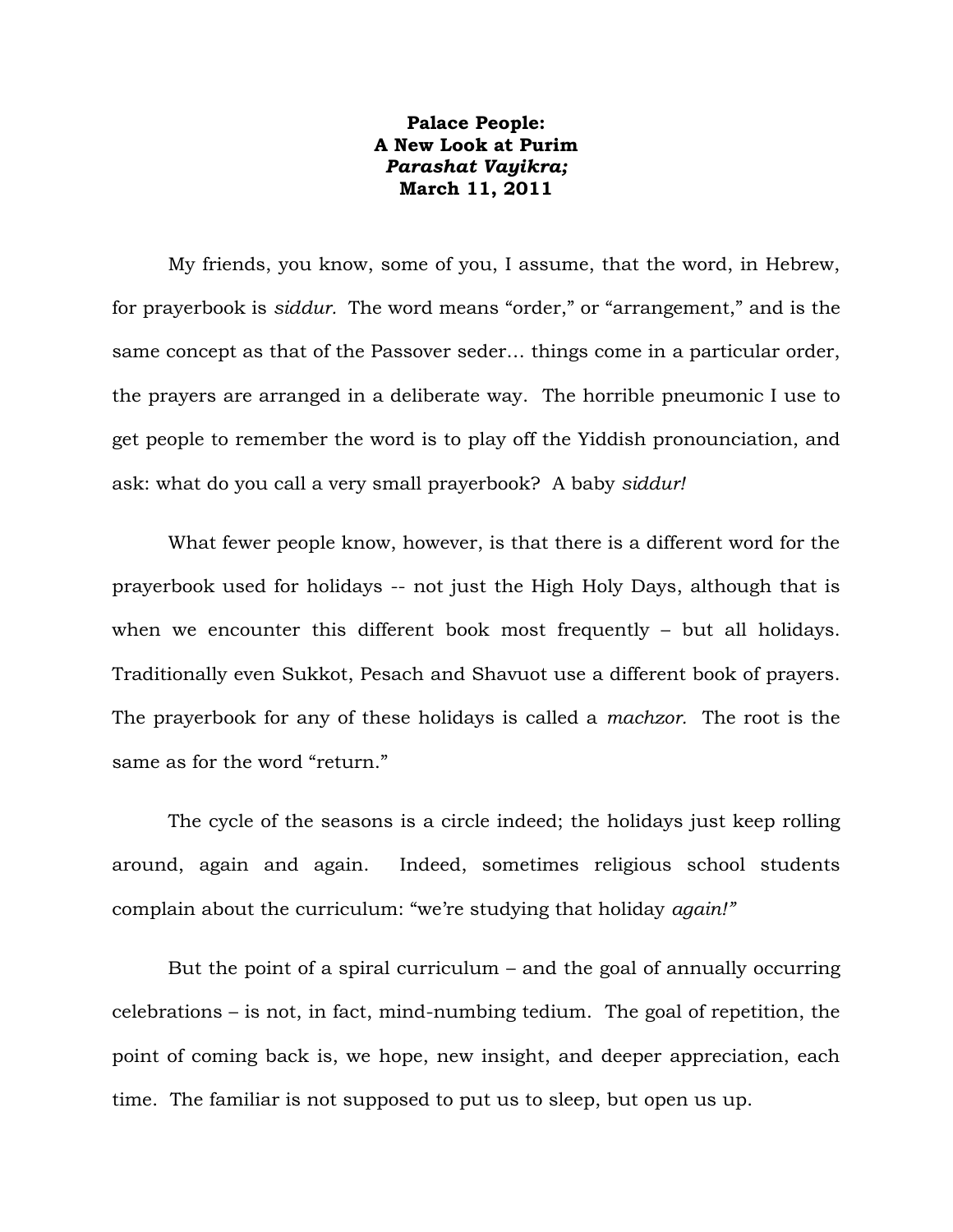And so as we met, a month ago in Jerusalem, with Rabbi Donniel Hartman, to explore the ethics of Purim, I was not surprised to encounter an approach I had never considered before. What I want to share with you tonight is largely derived from that session with colleagues, and, in the tradition of Jewish life which mandates that we give credit to our teachers, what follows is in large measure the work of Rabbi Hartman, while the words and the framing of the issues and some of the emphasis is mine.

All of us, I assume, or perhaps many of us, have rolled our eyes at Purim. The holiday is fun enough, but ridiculous as well. Pediatric in presentation, it is an underappreciated tale centered in a mighty city no one has been able to find, depicting events that no one can confirm. The book of Esther – the scroll known simply as the *megillah,* which is the word for scroll – never once mentions God, and it is the only story in the Hebrew Bible to take place entirely outside the land of Israel.

**And yet, and yet… there is yet something here for us as well, the world we live in today… and the ways of the world we want to not live with anymore.**

**To be more specific, I believe that hidden in the pages of Esther… and the name Esther itself may contain an echo of the Hebrew term "hester," which means hidden… that here, in this tale, is a story of core Jewish identity, a question of power and powerlessness, and a potential Zionist reaction against living forever on the whims of tyrants, or even**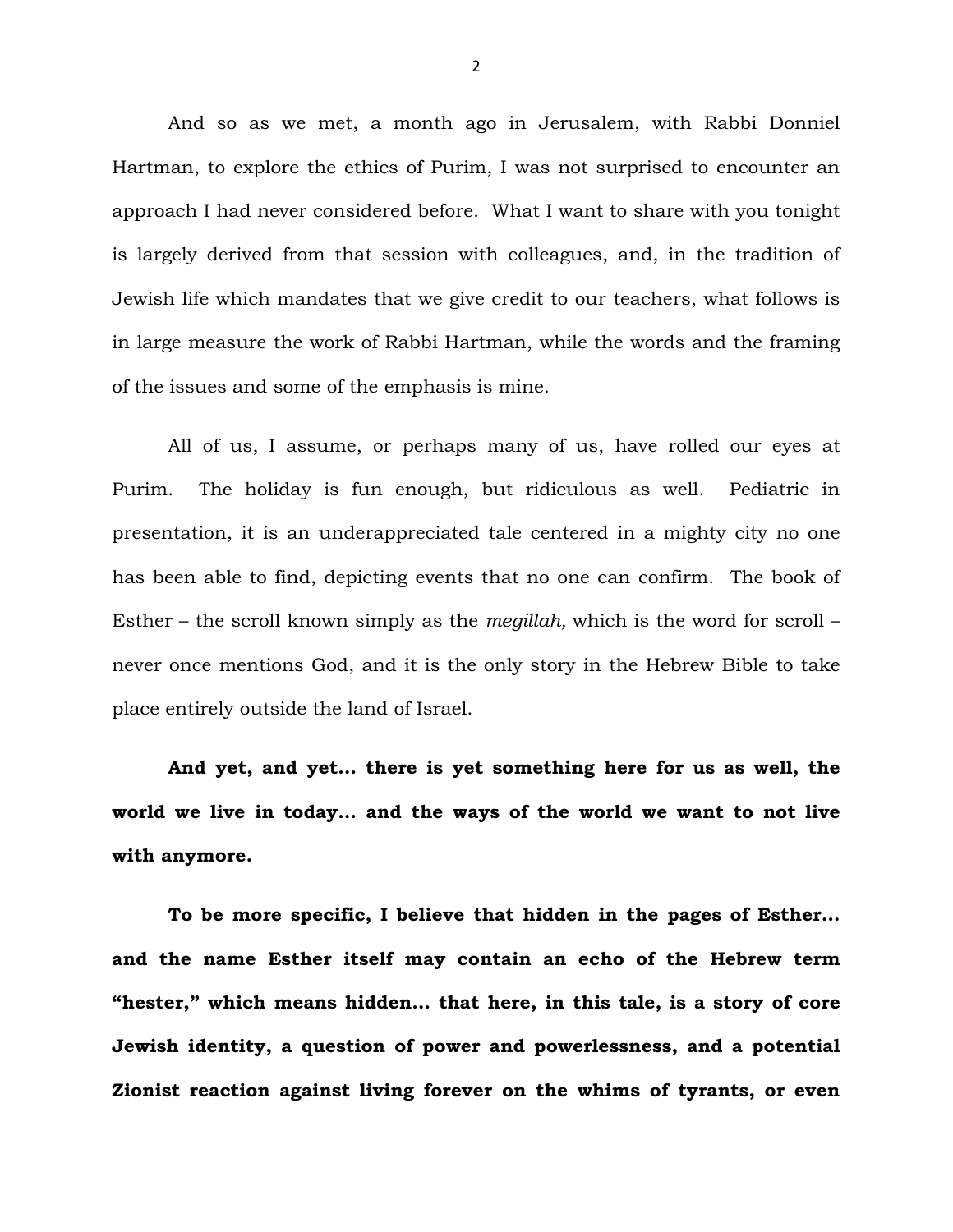**the precarious and ephemeral tolerance of being seen as guests generously welcomed by hosts who are the real masters of the house.** 

**All this… all this will come, I hope, from an exploration of three characters, one lesson, and two twists.**

Let us take a new look at the familiar faces at the heart of this story. What are their frames of reference, and to what world do they belong? [For anyone who wants to follow along, or who is unfamiliar with the story, the book of Esther begins on page 1785 of the JPS *Tanakh*, the Hebrew-English Bible which is underneath your seats.]

We begin with the tyrant whose own moral failings are softened by the silliness with which he is depicted in schpiels and Purim parades around the world. But what is Achashverosh? He is a man who lives in his own universe. What does it mean, to rule 127 kingdoms? To have so much that you simply assume that wanting and getting are identical. To not be able to even understand the word "no." He throws a party, expects everyone to attend, and the party lasts for 180 days. Hello. Doesn't he realize that… real people have… places to be, and things to do?

One of the essential features of the book of Esther, Rabbi Hartman taught, is the dichotomy between the world of the palace, and the outside world. In my words, it is Hollywood, and the rest of us; Qaddafi's megalomania, and everything that is outside his tent; the puppet King in Mr. Rogers who couldn't quite grasp that not everything revolved around him. To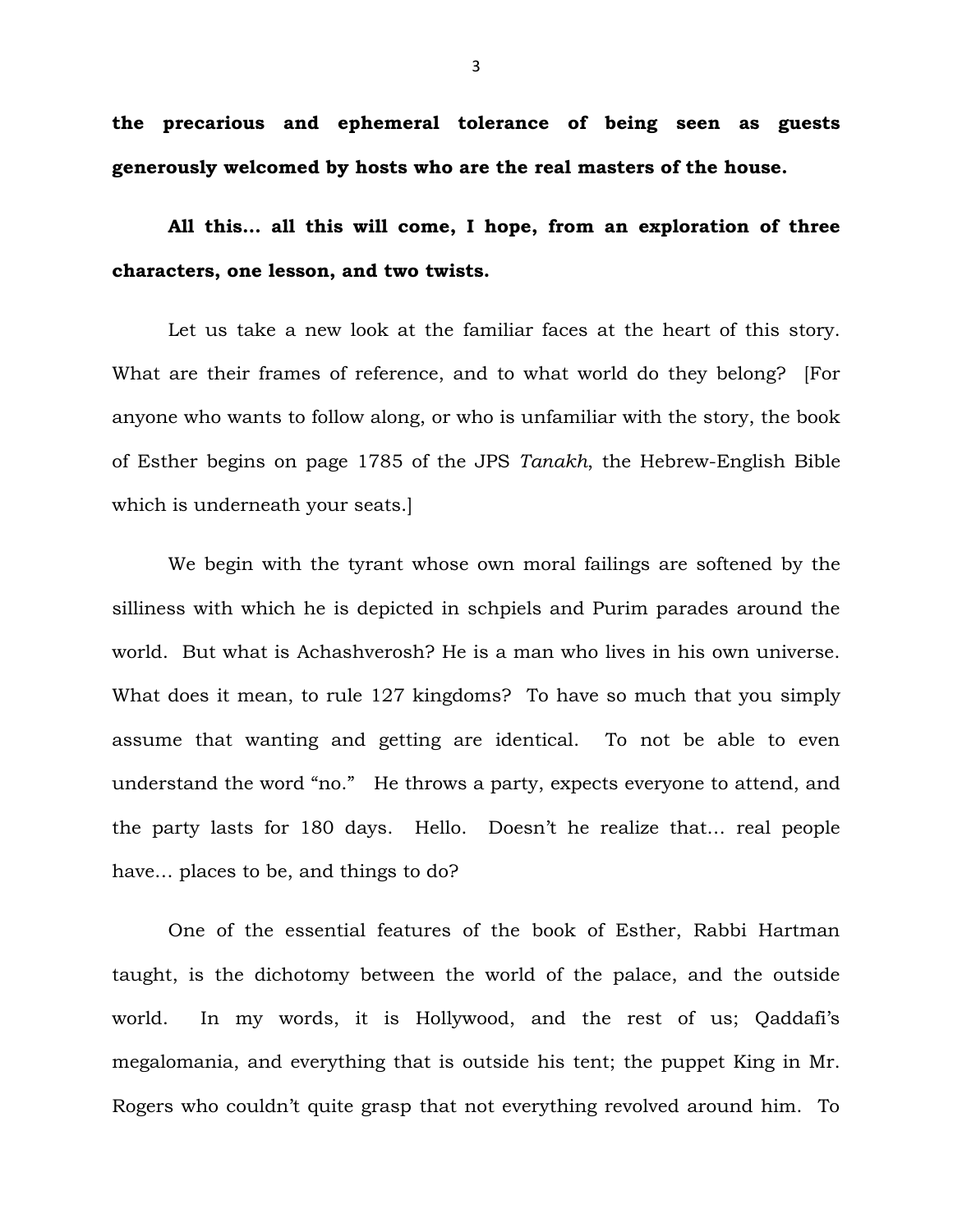Achashversosh, he doesn't have an outside world. His later offer to give "half" the kingdom to Esther is simply confirmation of his corruption and delusional disconnection from reality.

There are times… there are times in our history when we have had to deal with tyrants, and we have managed with different degrees of success. Court Jews, emissaries, obsequious manipulators playing the game as best we could… sometimes it has worked, and sometimes it has not. Into this world one Jewish man named Mordecai thinks to plant a spy, of sorts, a hidden agent, sacrificing what would have been her life for something wholly foreign. Indeed, in a detail I had somehow not noticed before, how much preparation does Esther need, to make the transfer from the ordinary world, to the palace? Twelve months! An entire year! This is, I think, about more than finding the right kind of makeup. It is a makeover of a different sort. An attempt – and we shall see how successful it was – for an outer transformation to truly be an inner one as well.

Mordecai. Mordecai changes throughout the story. His initial plans backfired, perhaps very badly. He was trying to accomplish something, hanging on the outskirts of power – a borderland, a transitional place between the palace and the people. His own amorphous loitering actually is what leads to the encounter on which the whole rest of the story hinges… and what a whole lot of trouble flowed from a strange act on Mordecai's part! Actually, and against what we are usually taught when we read this story, Jewish tradition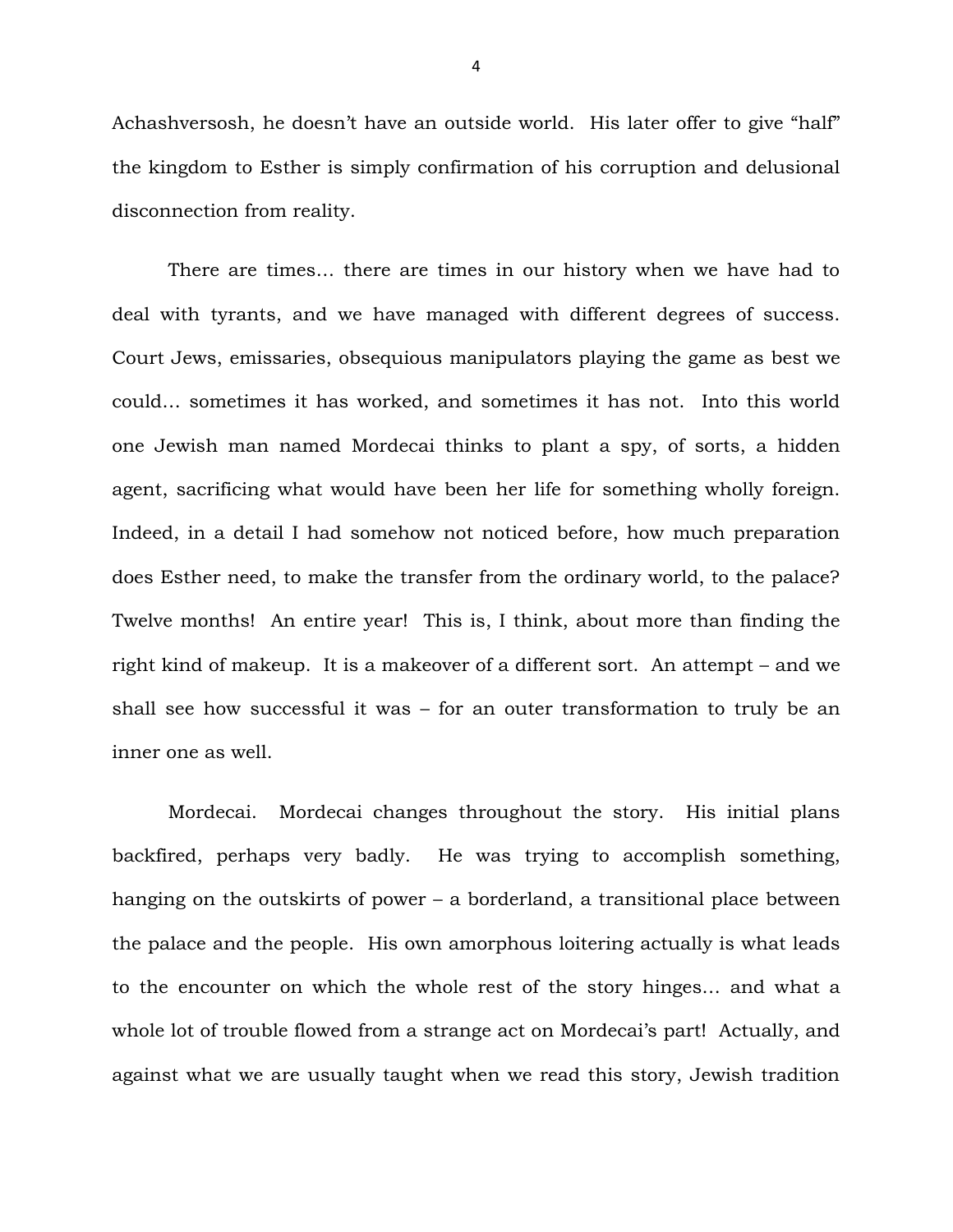*encourages* us to bow down to a king; would deference to a prime minister really have been so bad?

But when he learns about the decree against our people, Mordecai changes. Chapter Four opens with a strong series of verbs, a flow from one to another depicting now a man of action. *Yada, Vayikra, Vayilbash, Vayeitzei, Vayizak, Vayavo.* He knew. He tore his clothes. He changed clothes (putting on sackcloth and ashes.) He went out. He cried out. And he came – or tried to come – to the palace.

*Yada.* He knew. When you encounter evil, the first critical moment is… what you choose to know. To focus. To be aware of a need. To not just change the channel.

But then the next step is to stop what you are doing. To not just carry on. Moral heroes, I remember Rabbi Hartman saying, are characterized not by money, and not by charisma, but by calendar. By how much time they spend, on combating evil.

And then… he tears his clothes. He puts on sackcloth. Because… because one of the more brilliant principles of Jewish law – one often derided and dismissed by people who look down on ritual -- is the awareness… that a change in behavior can lead to a change in consciousness. The outer impacts the inner. Or at least, that is the way it is supposed to work.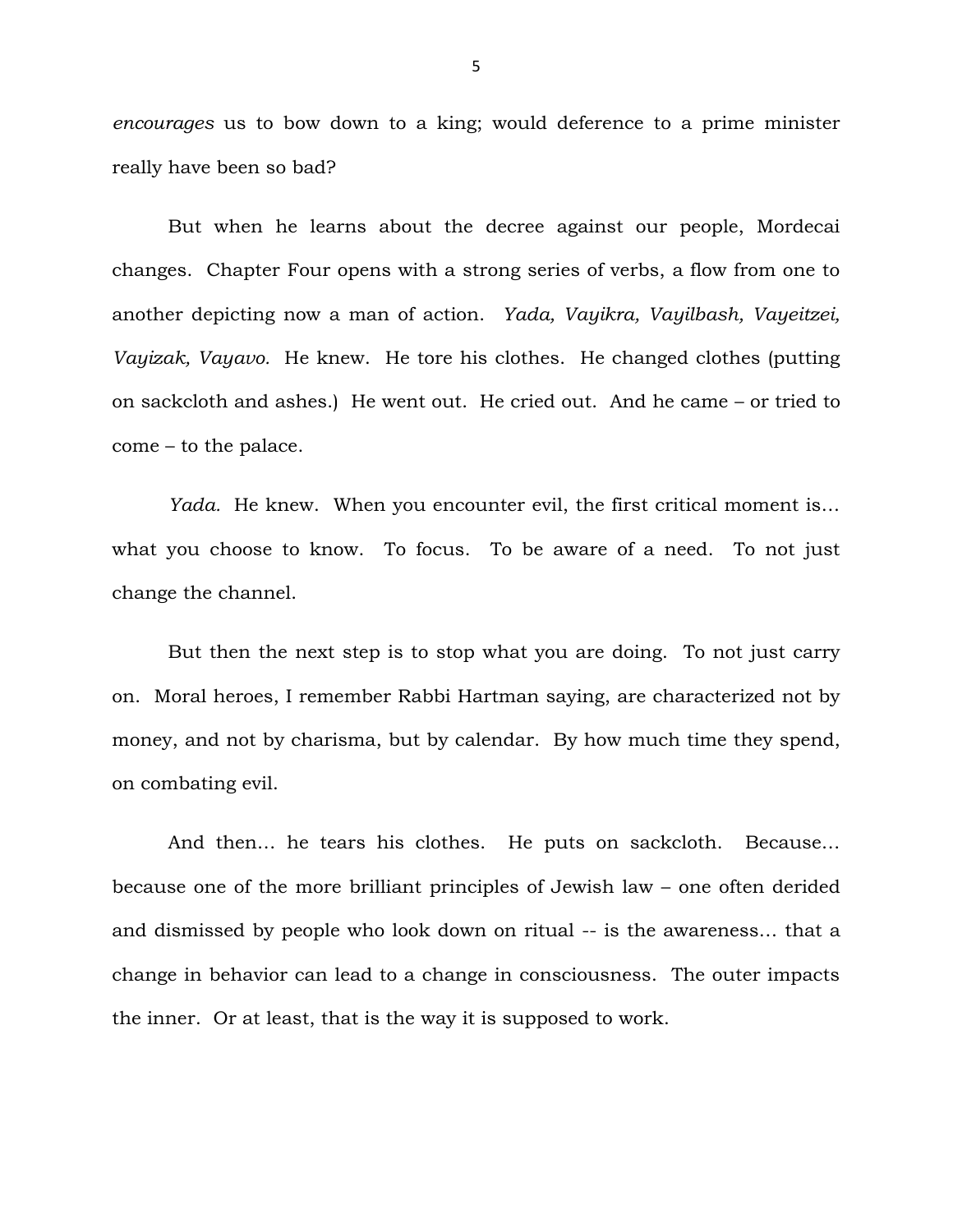But then he comes to the palace. And he is stopped at the gate. Because the palace is not a place that knows sackcloth and ashes. You can't go there connected to an outer reality. It is a world of fantasy. Pain and fear, connection and commitment are not allowed. Breaking the spell is strictly forbidden.

And Esther. Esther is told of Mordecai's showing up in this strange way at the gate, and is greatly agitated. She sends proper clothes, but he refuses to put them on. Shouldn't her first question have been: who died? She… she does not know. She does not know there is a problem. The people in the city know. But she does not. She has become a palace person. How then… how is Mordecai to face his challenge. How does he get Esther to be a Jew again?

And here we encounter the book of Esther's two pivotal definitions, perhaps, of Jewish identity.

The first is Mordecai's comment to Esther, in Chapter 4, Verse 14: "*Mi yodea im l'eit kazot higa'at l'malkhut?* Who knows if it was not for such a time as this that you attained your royal position?" A Jew, Mordecai is saying.. a Jew does not see his or her status in life… a meant for personal aggrandizement alone. There is a larger purpose. We remain connected to our people.

The second pivotal moment is Esther's eventual response. "*K'asher avaditi, avaditi;* I shall go in to the King, even though it is against the law… and if I perish, I perish."

6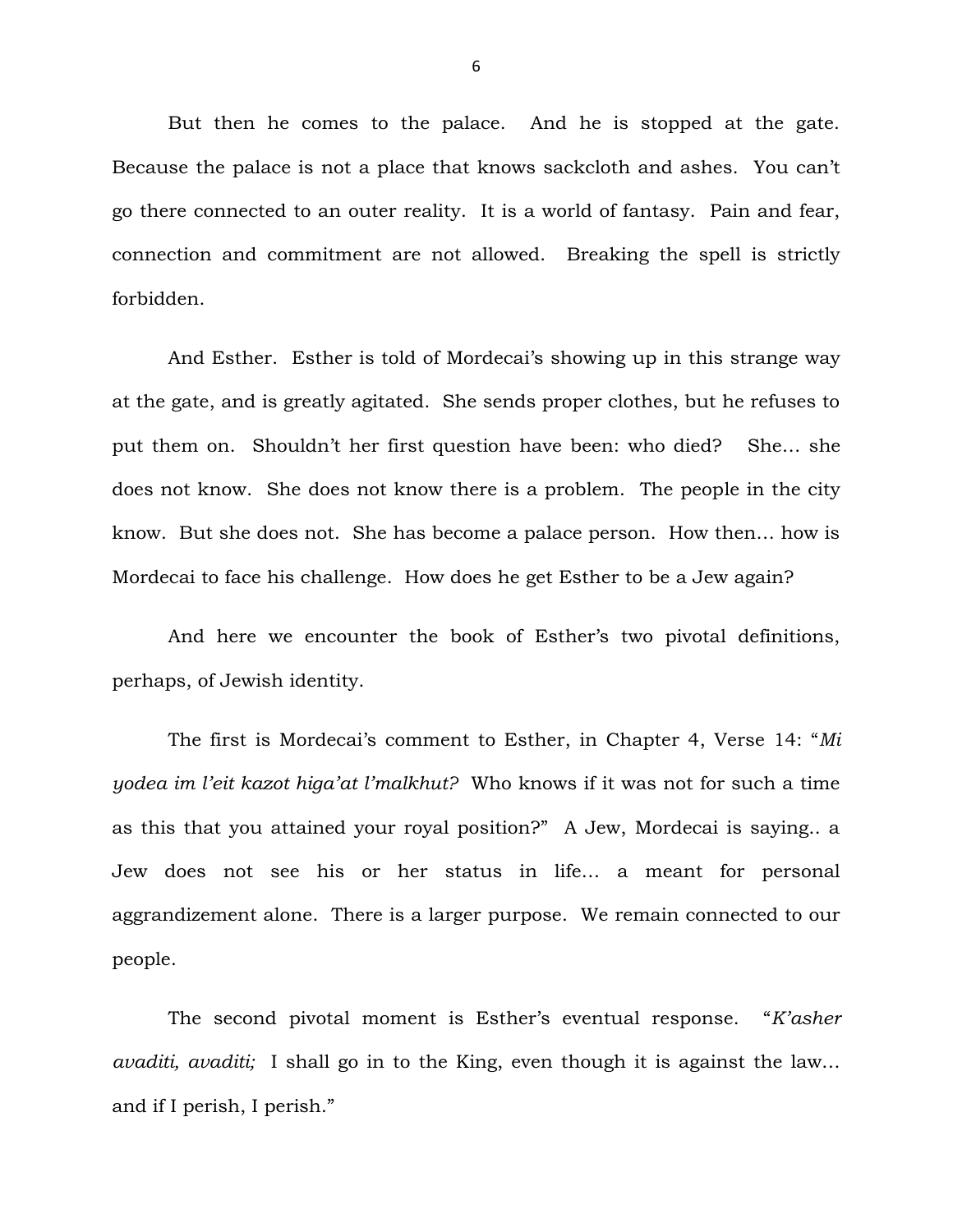It is here, perhaps, that we can begin to connect the dots. Donniel Hartman interjected, when we studied this verse together, that one of the reasons he is a Zionist, one of the reasons he is proud to live and raise his children in Israel, is that, he said "I am in the midst of a country where millions of people actually *live* by the ethic of *k'ashser avaditi, avaditi.*

One of the ethical lessons of Purim, then, is that when a Jew is in danger, *yada, v'yavo.* You know. And you come. You change your behavior. You don't go to sleep at night.

There is a gruesome image I learned, recently, which I may use again if I can figure out a way to make it even slightly more palatable. In the case of a Siamese twin with two heads, the Talmud asks, how do you know if you are dealing with one person, one *nefesh*, one soul, or two? You… I can't even say what they said so I'll just say they do something on the scalp of one of them. If the other one screams, you know, they conclude, that you are dealing with one soul. So, too, if a Jewish community in Syria, or the former Soviet Union, or somewhere far away from us is in trouble, and we scream, we know that we are a people, that we are connected.

Despite the graphic imagery, this is an ethic of collective responsibility. We are here today… we are here at all… because at some point in our past, when someone was in danger, someone else said "*k'asher avaditi, avaditi.* I am going to do something about this. And if I perish, I perish."

7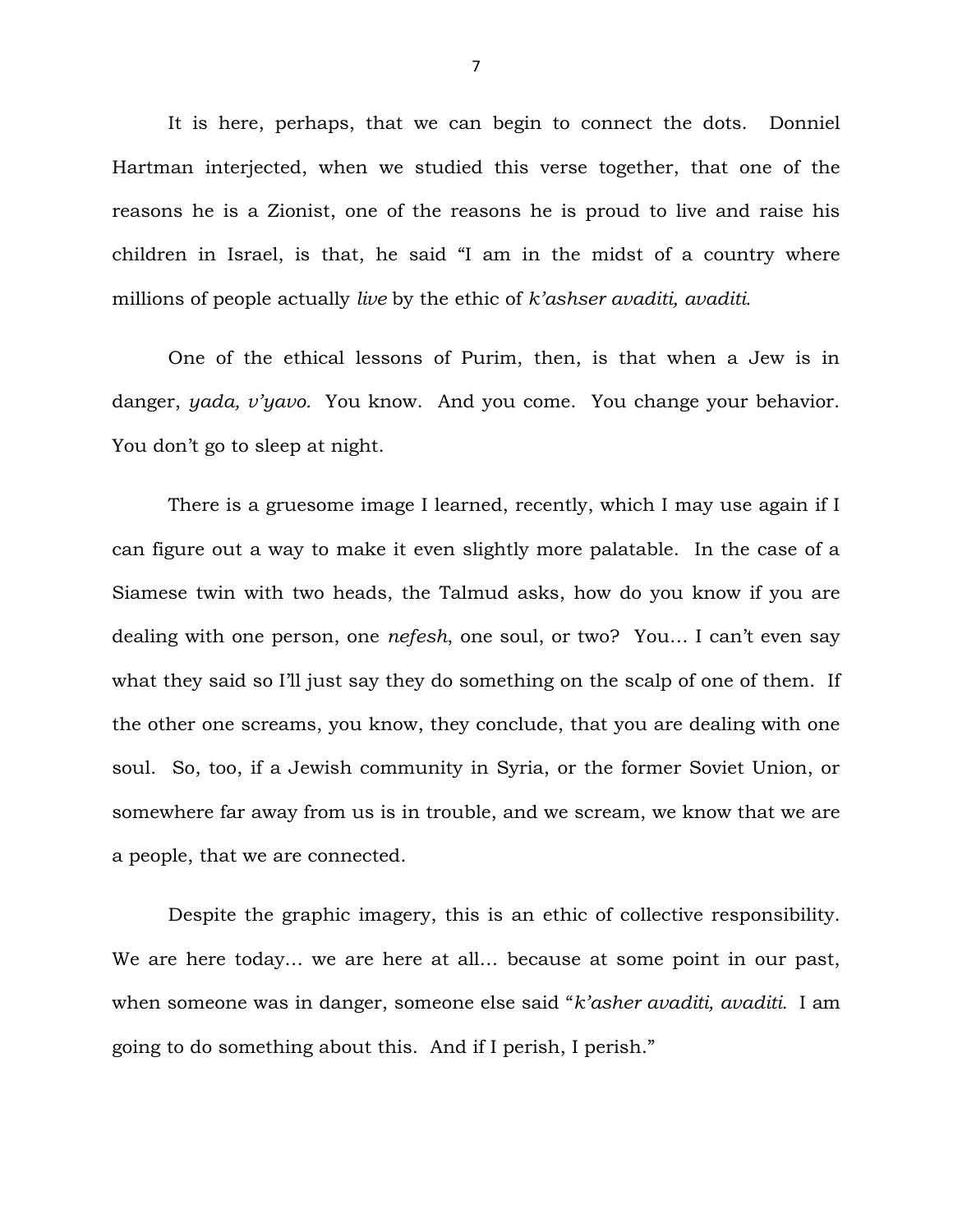Two final twists, though, before we bring our exploration of Esther to a close.

I think the oddest bit of Talmud I learned last month was *not* the story of the Siamese twins. No, it was something else I hadn't studied before. It was the tradition, from *Masechet Megillah*, the tractate of the Talmud that deals with the story of Purim, which says that this story, this occasion… is when the people of Israel truly received the Torah. It was the moment when… the covenant with God was sealed.

What? That makes no sense at all. This is one of only two books in the Bible in which the name of God does not appear at all! We seem to rely entirely on our own devices here. How can this be about renewing the covenant with God?

The answer, for the Talmud and later tradition, is that because we *chose*  to see the hand of God in history, because we recite the blessing *Al HaNissim,*  for the miracles God did for us…on Chanukah and on Purim… in stories in which God is not… obvious on the stage… because we see God precisely when and where God is hidden… it is here, then, that we renew the covenant.

I don't know. Is this making lemonades out of lemons? Or is this a powerful insight, into the spiritual loyalty of a people who has passed from supernatural stunts and onto the level of life in the world as we know it?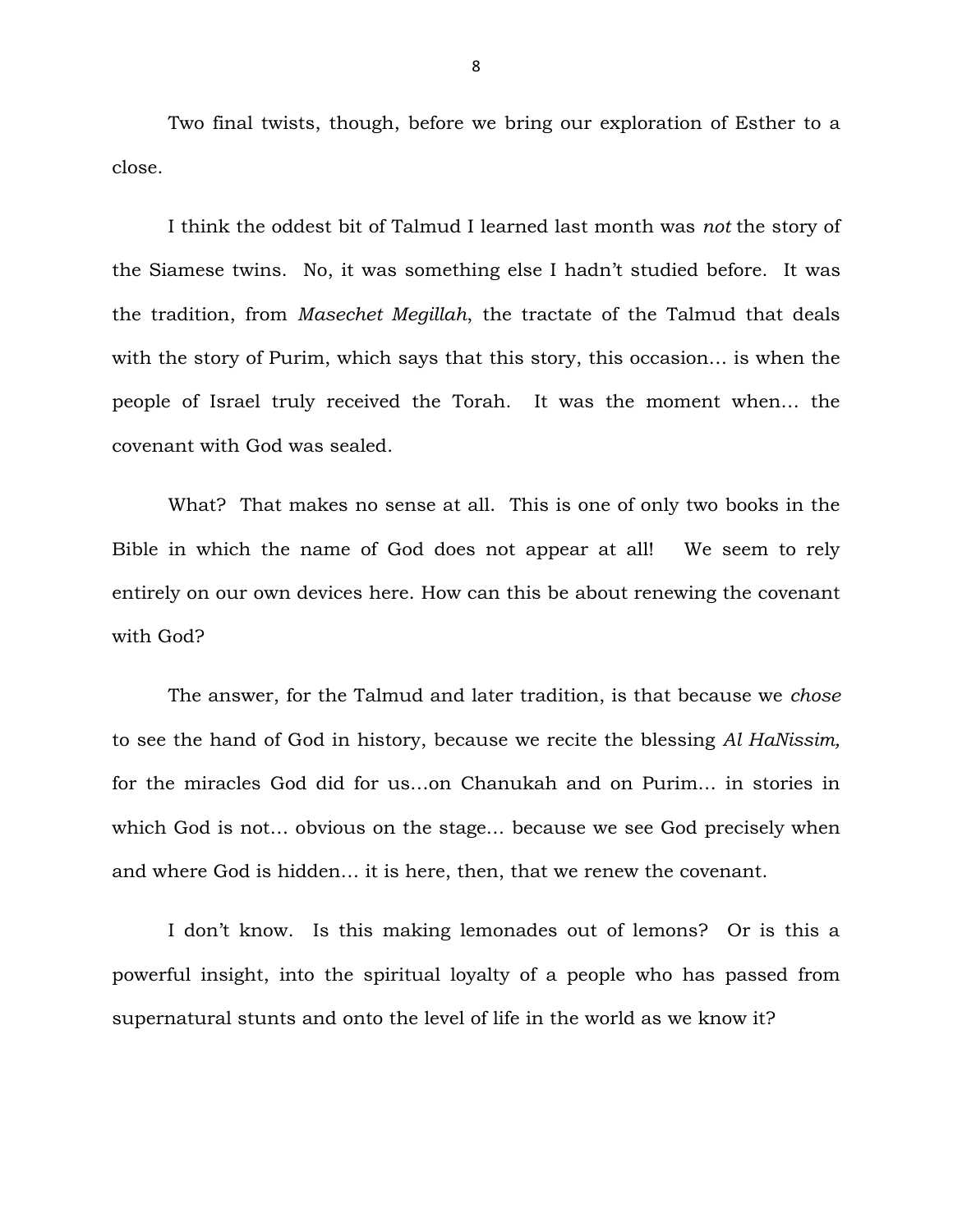And finally. The story centers so much on that one verb… "*yada.* To know." It is about what Mordecai knows, what Esther knows, how, finally, she gets the king to say… "I didn't know!"

But for a story which centers on knowing… we have a celebration which centers around *not* knowing. For, on Purim, we are supposed to get so smashed that we *cannot tell the difference…* between Haman and Mordecai. "*Ad she'lo yada…* Until we do not know." Why? What's up with that?

Maybe, in the end, there is something utterly precarious about this story after all. What are the elements of the tale we left out tonight? All the happenstance. All the coincidences.

If Mordecai didn't happen to overhear a plot against the king… if the king didn't happen to have a sleepless night… if Haman didn't happen to fall onto the king's bed while Esther was there, making the king think his personal "property" was about to be violated… Does our survival really depend… on that level of coincidence?

Here, a link with this week's Torah portion comes to mind. It is the tiny aleph that our Bat Mitzvah girl asked me about at her rehearsal the other day, a single letter in the word *Vayikra,* which scribal tradition teaches must be rendered in a way which is smaller than the other letters. No one knows the reason why, but one theory is that this teaches the tiny difference between two words: "*vayikar;* and it happened"… and *"vayikra…*and he called." A small